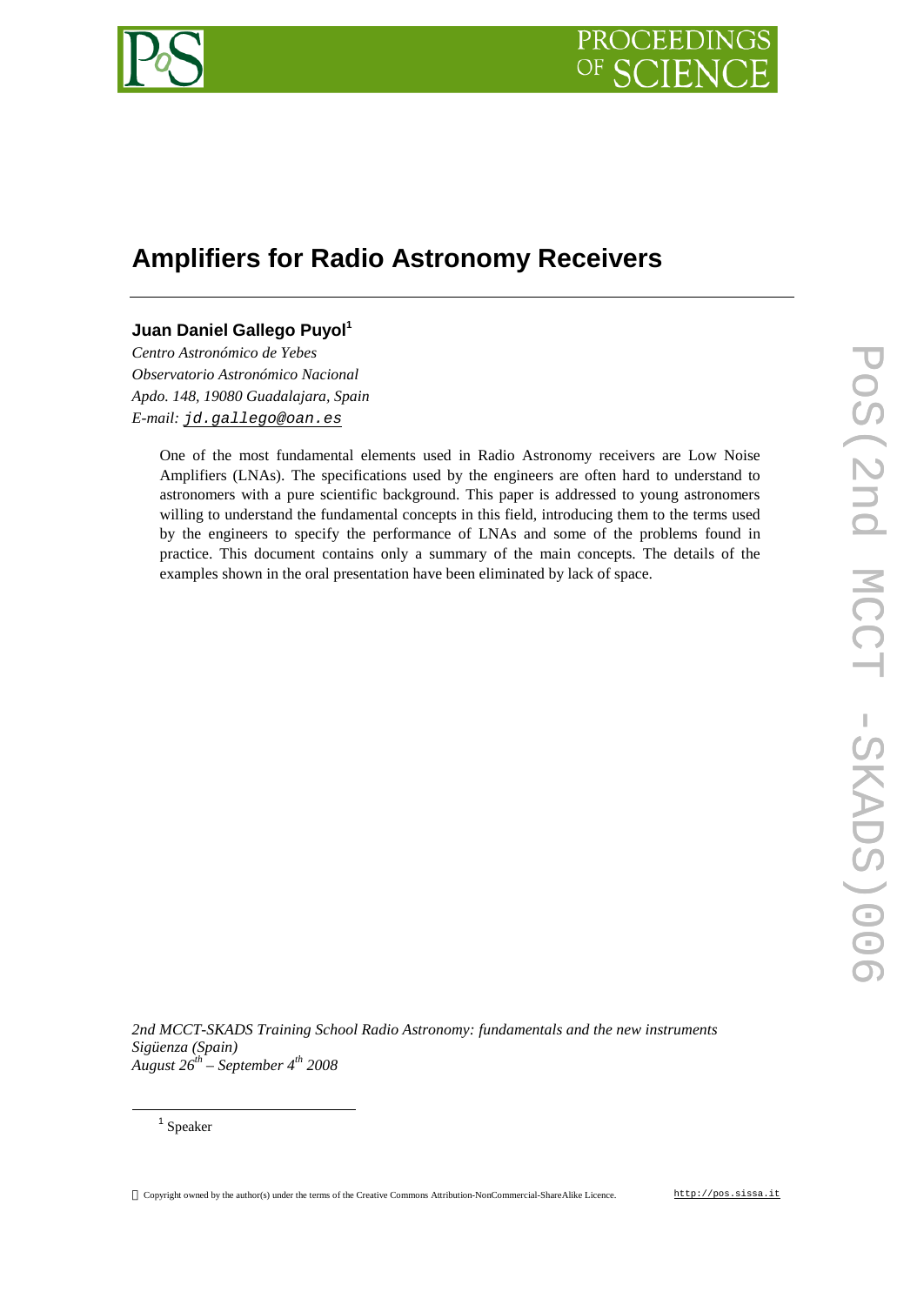## **1. Introduction**

In general terms, an amplifier can be defined as any active device or circuit that uses a small amount of energy (input) to control a larger amount (output). Amplifiers, in analog electronics, are very often assumed to be Linear Time Invariant systems which can be completely characterized by its Transfer Function L(f). The Transfer Function can be understood as a complex number which relates the amplitude and phase of the output and the input for a sinusoidal single frequency signal. The magnitude of the transfer function is usually referred as the Gain of the amplifier.

There are many different types of amplifiers to fit different needs, for example, just to name a few:

> **Low Noise (LNA)**: used for low signal levels, designed to minimize the noise added by the amplifier. LNAs are fundamental components of Radio Astronomy receiver and are the main topic of this paper.

**Power Amplifier:** used for high power levels, designed to optimize the linearity.

**Servo Amplifier**: this term is normally used for power amplifiers used to drive electrical motors in servo controlled loops of machines in which tight control of the speed or position is needed.

**Operational Amplifier (OPAMP)**: Low frequency integrated amplifiers used as building blocks in many analog designs.

**Audio, Video (HIFI, TV):** Amplifiers used for sound amplification (20-20000 Hz) or for analog video signals (DC-5 MHz)

Radio Frequency **(RF amp)**, Microwave **(MW amp)** and Intermediate Frequency **(IF amp):** These are amplifiers for higher frequencies usually found in radio transmitters or receivers. IF amplifiers are used in heterodyne receivers after the mixer.

**Solid state amp, Vacuum Tube (valve) amp:** classified according to the type of active devices used. Solid state is the term used for amplifiers based in semiconductor. Vacuum tubes, once the only element used for amplification, are today found only in exotic applications like very high voltage, high power RF amps or audiophile quality audio systems.

**MASER, Parametric amps:** These very exotic amplifiers were within the first types used to obtain ultra low noise in cryogenic receivers used for Radio Astronomy and Space communications. Nowadays are considered obsolete due to their complex operation and limitations, although the noise results obtained with masers were very impressive, but limited to a narrow instantaneous bandwidth.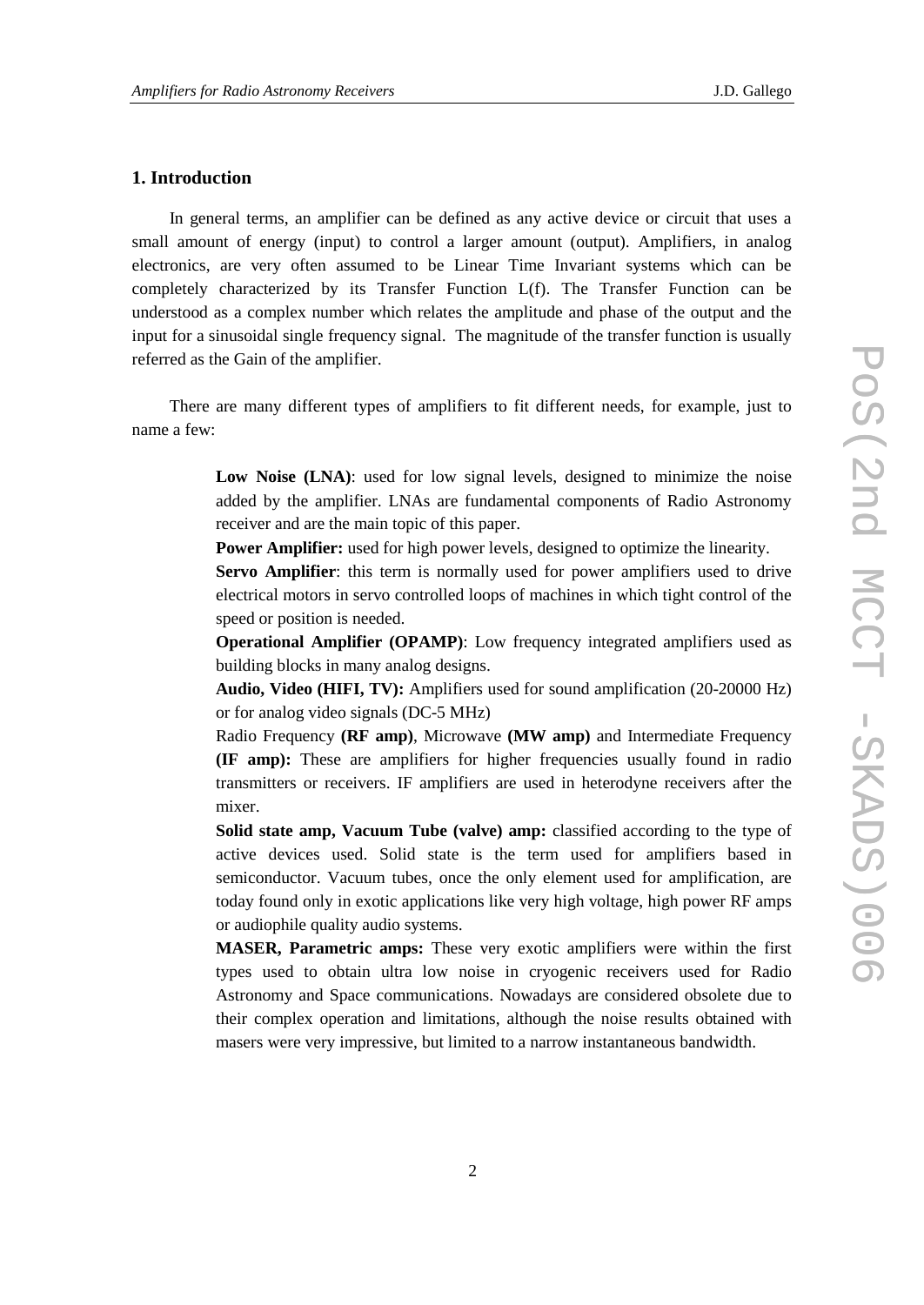## **2. Some fundamental concepts**

#### **2.1 Decibel (dB) and dBm**

The decibel is a logarithmic unit which is often used by engineers for the measurement of the gain of an amplifier. The gain in decibels is given by:

$$
G_{dB} = 10 \cdot \log_{10} \left( \frac{P_{out}}{P_{in}} \right) \qquad G_{dB} = 20 \cdot \log_{10} \left( \frac{V_{out}}{V_{in}} \right)
$$

Being  $P_{out}$  and  $P_{in}$  the power at the output and input port and  $V_{out}$ ,  $V_{in}$  the corresponding voltages. Sometimes a similar unit, the dBm, is used as a measurement of absolute power causing some confusion. The power in dBm is the power referred to 1 mW expressed in dB. 0 dBm is equivalent to 1 mW.

#### **2.2 Reflection coefficient**

The reflection coefficient relates the amplitude and phase of the wave incident and reflected by a load. It is a complex, frequency dependant, dimensionless number. If two impedances are complex conjugate then the maximum power from the source is transferred to the load.



**Figure 1:** Definition of reflection coefficient of a load of impedance Z<sup>L</sup>

Very often the reflection coefficient is expressed in dB. The result is usually referred as Reflection Loss, and is given by:

$$
RL_{dB} = -20 \cdot \log_{10}(|\Gamma|)
$$

#### **2.3 Scattering (S) parameters**

The S parameters are typically used at radio frequencies (RF) and microwaves (MW) to completely describe the behavior of linear electrical two-port networks relating the incoming and outgoing waves. The S parameters are directly measured with an instrument known as Vector Network Analyzer and are very useful in the design and measurement of RF and MW amplifiers.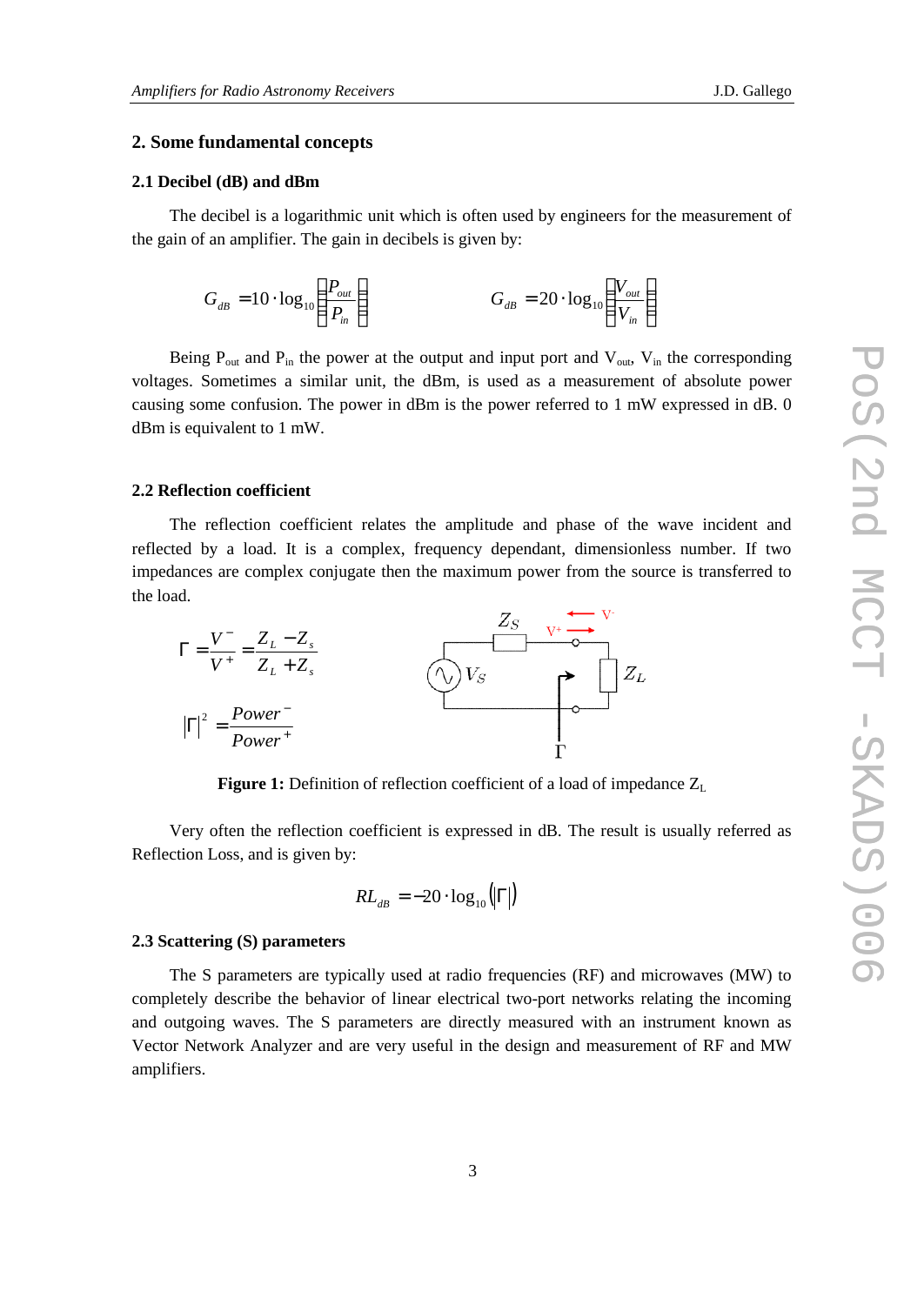

**Figure 2:** Definition of the S parameters of a two-port network.

 $S_{11}$  and  $S_{22}$  represent the reflection coefficients at the input and output respectively, while  $S_{21}$  and  $S_{12}$  represent the forward and reverse gain. The gain of an amplifier expressed in decibel can be calculated as:

$$
G_{dB} = 20 \cdot \log_{10} (S_{21})
$$

#### **2.4 Noise Temperature**

The Noise Temperature is a measurement of the noise generated by an amplifier or receiver expressed as an increment in the physical temperature of the input termination. In other words, the total power at the output of a noisy amplifier with an input termination at physical temperature  $T_s$  will be the same than that of an amplifier of the same gain assumed noiseless if the temperature of the input termination is incremented by the noise temperature of the amplifier  $(T_n)$ . Noise temperature of modern cryogenic amplifiers used in Radio Astronomy receivers is extremely low (a few K) and is difficult to measure accurately using standard laboratory instruments.



**Figure 3:** Definition of the Noise Temperature of an amplifier.

The noise generated in electronic devices depends on many factors, being one of them the physical temperature. The best results in modern Radio Astronomy amplifiers are obtained using InP transistors cooled to cryogenic temperature. InP HEMT devices are not commercial and only a few foundries in the word can produce them with the quality needed in ultra low noise cryogenic receivers. The following example shows the dependence of the Noise Temperature on the ambient temperature of a typical cryogenic InP amplifier for the 4-8 GHz band.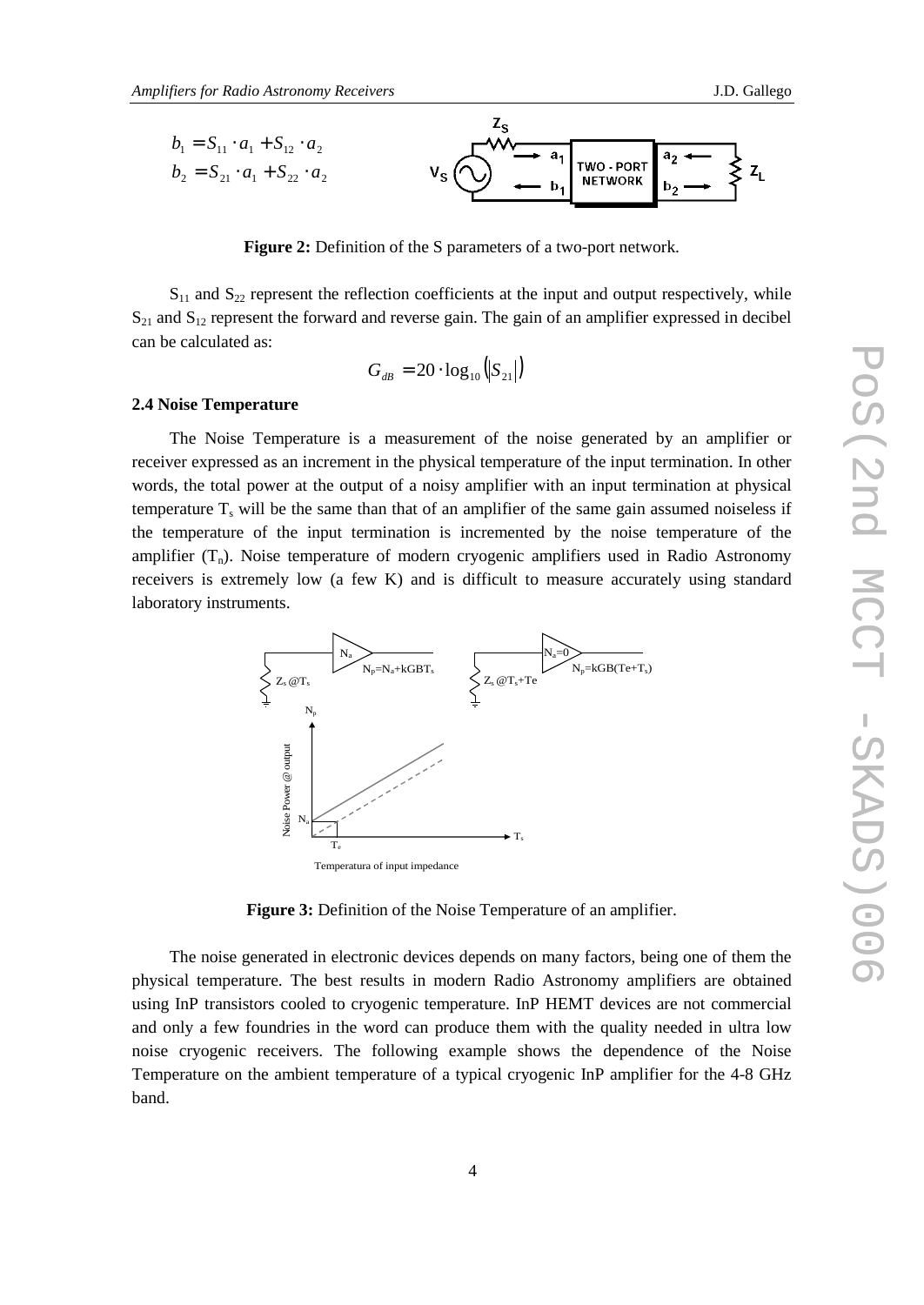



#### **2.5 Non-linearity**

Amplifiers are normally supposed to be linear. Low noise RF and MW amplifiers usually operate in the linear regime, but in the presence of strong nearby in-band transmitters or interfering signals could enter into the non-linear region. Two measurements are used to characterize the deviation from the linear regime:

#### **2.5.1 1dB compression point**

A real amplifier can not deliver unlimited output power. Gain compression occurs when the input power of an amplifier is augmented to a level that reduces the gain of the amplifier and causes a nonlinear increase in output power. The point at which the gain is reduced by 1 dB from the small-signal gain value is the 1 dB compression point.



**Figure 5:** Compression of gain of an amplifier.

#### **2.5.2 IP3: third order interception point**

The gain of a non-linear system can be approximated by the Taylor series expansion as:

$$
f(x) = a_0 + a_1 \cdot x + a_2 \cdot x^2 + a_3 \cdot x^3 + \dots + a_n \cdot x^n
$$

Consider an input  $x(t)$  consisting in two signals of the same amplitude and different frequency: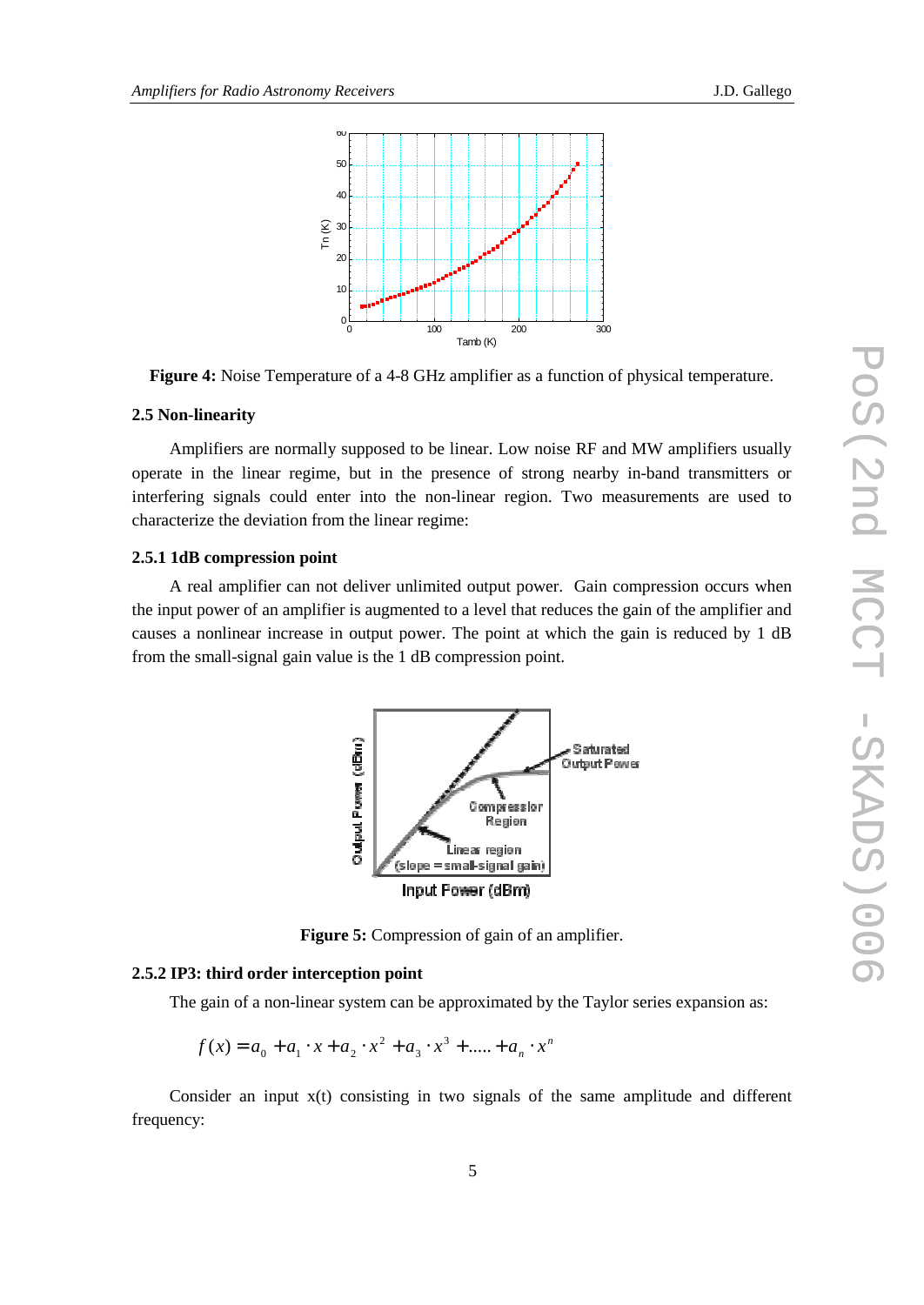At the output many combination of frequencies (intermodulation products) will be found, in particular:

- fundamental  $(f1, f2)$
- 3rd order  $(2·f<sub>2</sub>-f<sub>1</sub>, 2·f<sub>1</sub>-f<sub>2</sub>)$
- 5th order  $(3·f<sub>2</sub>·2·f<sub>1</sub>, 3·f<sub>1</sub>·2·f<sub>2</sub>)$

 $\ddotsc$ 



**Figure 6:** Spectrum showing the typical intermodulation from two pure tones appearing at the output of an amplifier due to the non-linearity.

If we consider variable amplitude of the input signal, the amplitude of the intermodulation products at the output will change at different rates according with their order. As the slope of the fundamental is 1:1 and the slope of the third order is 3:1, at some theoretical point their amplitudes will be the same (see figure). The theoretical point of interception is named  $3<sup>rd</sup>$  order interception point (TOI or IP3). The value of IP3 is useful in practice in calculating the level of interference due to the presence of strong in band signals.



**Figure 7:** Third order interception point (IP3) obtained from extrapolation of the low-level  $A \cdot \cos(2 \cdot p \cdot f_2 \cdot t)$  intermodulation products.)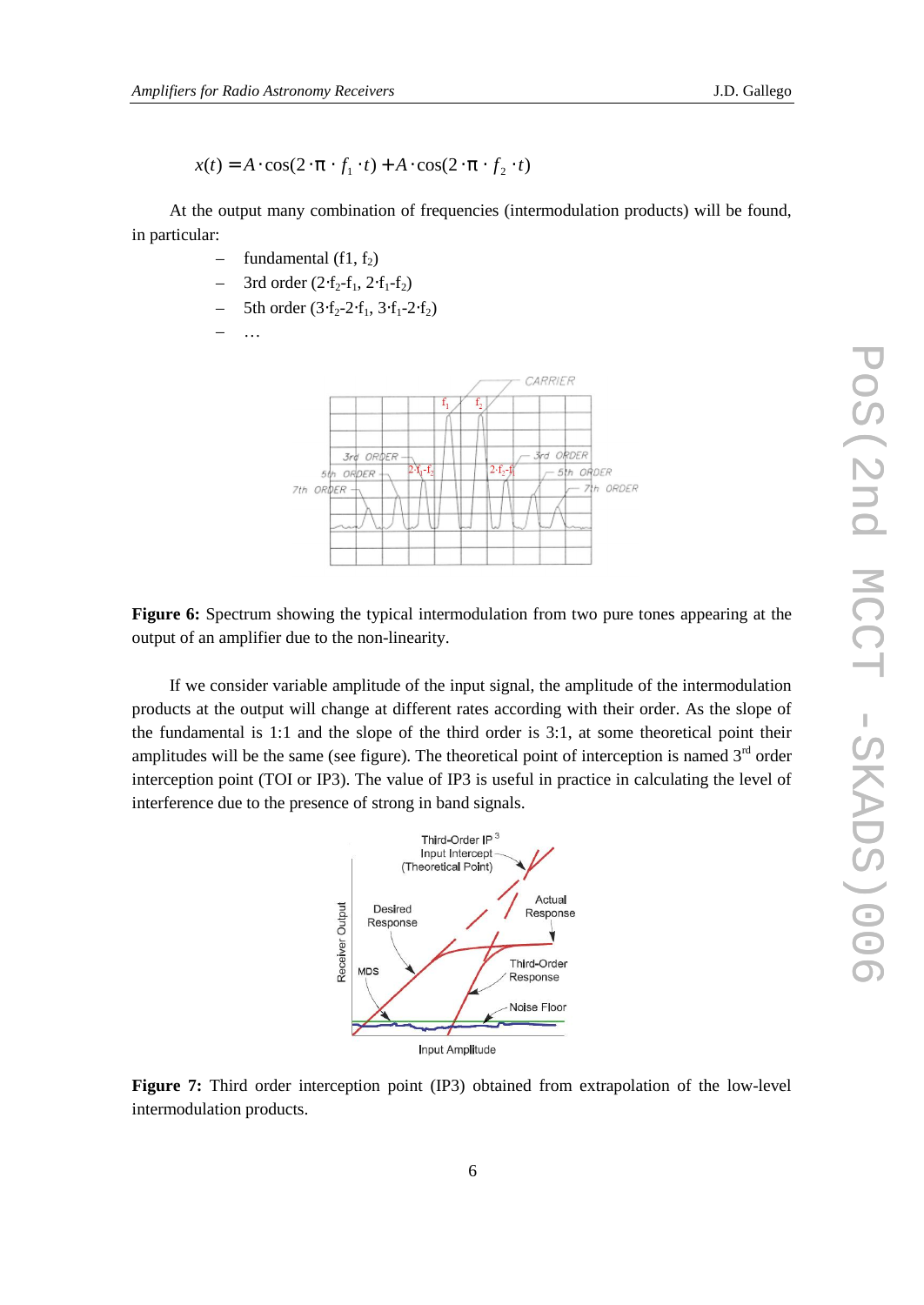## **3. The problem of Gain Fluctuations**

Gain fluctuation is a problem very specific of the Radio Astronomy receivers and particularly severe for the applications requiring continuum receivers with very wide instantaneous bandwidth. The paradigmatic case is Cosmic Microwave Background (CMB) receivers. The problem is that any fluctuation of the gain is indistinguishable from the statistical fluctuations of a random signal integrated a finite time on a limited bandwidth. As modern receivers may have a very wide bandwidth and extremely low noise temperature, the problem of gain fluctuation becomes of great importance, limiting the effective sensitivity for long integration times.



**Figure 8**: Fluctuations at the output of a receiver due to the effects of the random nature of the input signal and to the fluctuations of the gain.

Gain or power fluctuations can be characterized in the time domain or in the frequency domain. The time domain characterization is preferred by astronomers, since it directly provides the standard deviation  $(\sigma)$  as a function of the integration time. The function used is the Allan Variance defined as:

$$
s^{2}(t) = \frac{1}{2} \left\langle \left( \overline{G}(t+t) - \overline{G}(t) \right)^{2} \right\rangle
$$

Allan Variance is usually calculated over normalized gain or power. Engineers usually prefer a characterization in the frequency domain, since it can provide some insight in the nature of the fluctuation, and periodic, non-random interferences (1 Hz refrigerator cycle or 50 Hz interferences) are easily detected and can be removed. The characterization used in the frequency domain is simply the Unilateral Spectrum of Normalized Gain (or Power) Fluctuation S(v) (SNGF). The Allan variance can be calculated from the SNGF using the following relation:

$$
s^{2}(t) = \int_{0}^{\infty} S(n) \left| 4 \frac{\sin^{4}(ptn)}{(ptn)^{2}} \right|^{2} dn
$$

The next figures show the Allan Variance and SNGF measured for a real 22 GHz Radio Astronomy receiver for several different pre-detection bandwidths. The drift of gain of the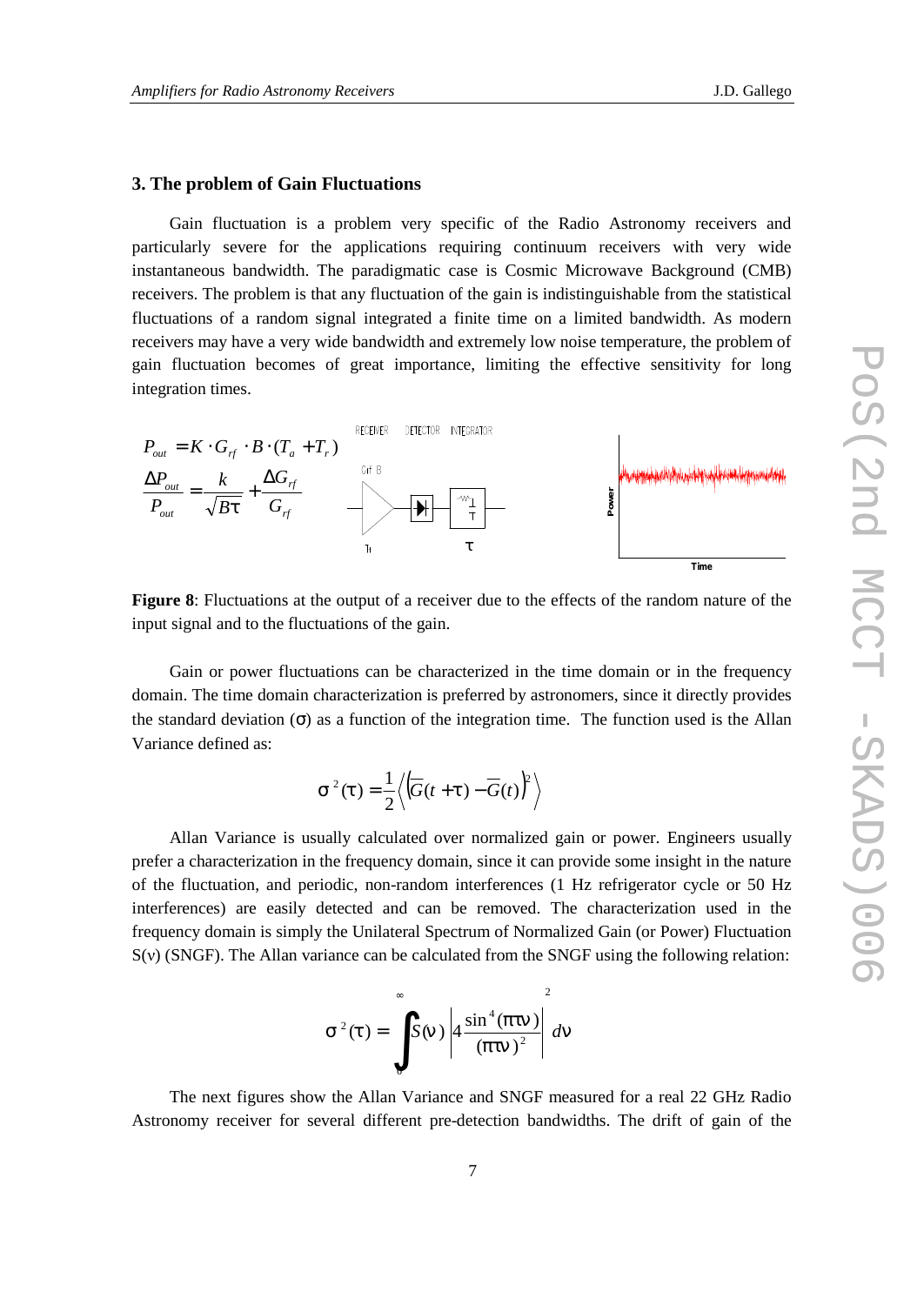receiver appears in the Allan Variance plot as a departure from the ideal 1/BW slope of the radiometric noise. In the frequency domain the two components of the drift with 1/f and 1/f  $\frac{1}{2}$ are easily identified. The radiometric noise in the frequency domain appears as white noise of value SQRT(2/BW).



**Figure 9**: Allan Variance of the normalized power at the output of a 22 GHz receiver for several pre-detection bandwidths.



**Figure 10**: Spectrum of normalized power at the output of a 22 GHz receiver for several predetection bandwidths.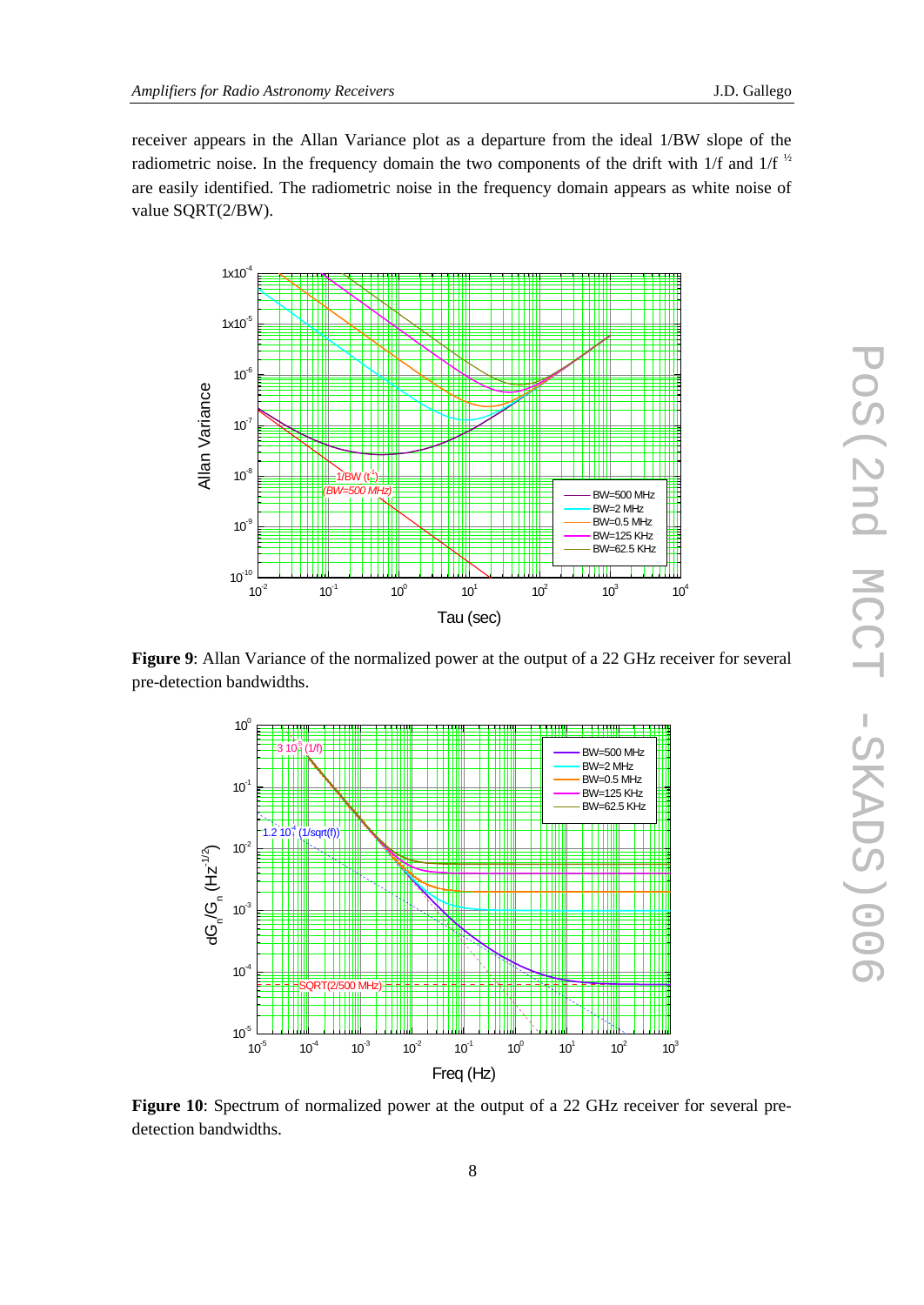## **4. Cryogenic Low Noise Amplifiers**

#### **4.1 Particularities**

Cryogenic amplifiers are used in applications were ultimate noise performance is absolutely needed, like Radio Astronomy or ground stations for Deep Space communications. In order to be reliable, a cryogenic amplifier should be mechanically designed to survive extreme thermal cycles. Besides, there are some specific areas in the electrical design requiring extreme care. Most of the passive electrical components available are not specified for cryogenic temperatures and should be qualified for their use. For example, capacitors fabricated with high dielectric constant material tend to change too much when cooled as well as some resistors. HEMT transistors tend to increase their gain when cooled, leading to self-oscillations in amplifiers. The optimum bias point of HEMT devices can be considerably different at ambient and cryogenic temperature. In summary, an amplifier for cryogenic operation should be specially designed, optimized and characterized for cryogenic operation.

The typical failure modes found in the field in cryogenic amplifiers are:

- − Failures in solder joints, typically in connectors, induced by thermal cycles.
- − Oscillations, very often out of the nominal band.
- − HEMT transistor destruction by electrostatic discharges (ESD)

A considerable effort has been spent to obtain the high reliability needed in the cryogenic amplifiers needed in applications like Space Observatories (HERSCHEL mission) and low maintenance ground Radio Telescopes in remote locations (ALMA).

#### **4.2 Example**

Figure 11 shows a picture of a wideband amplifier designed to be cooled below 15 K to take full advantage of the excellent cryogenic noise performance of InP HEMT devices. Figure 12 presents the results obtained. This amplifier was designed for the IF of the ALMA band 9 receivers and covers de band from 4 to 12 GHz with an average measured noise temperature of about 6 K. The transistors are barely visible, appearing only as small dark squares in the picture.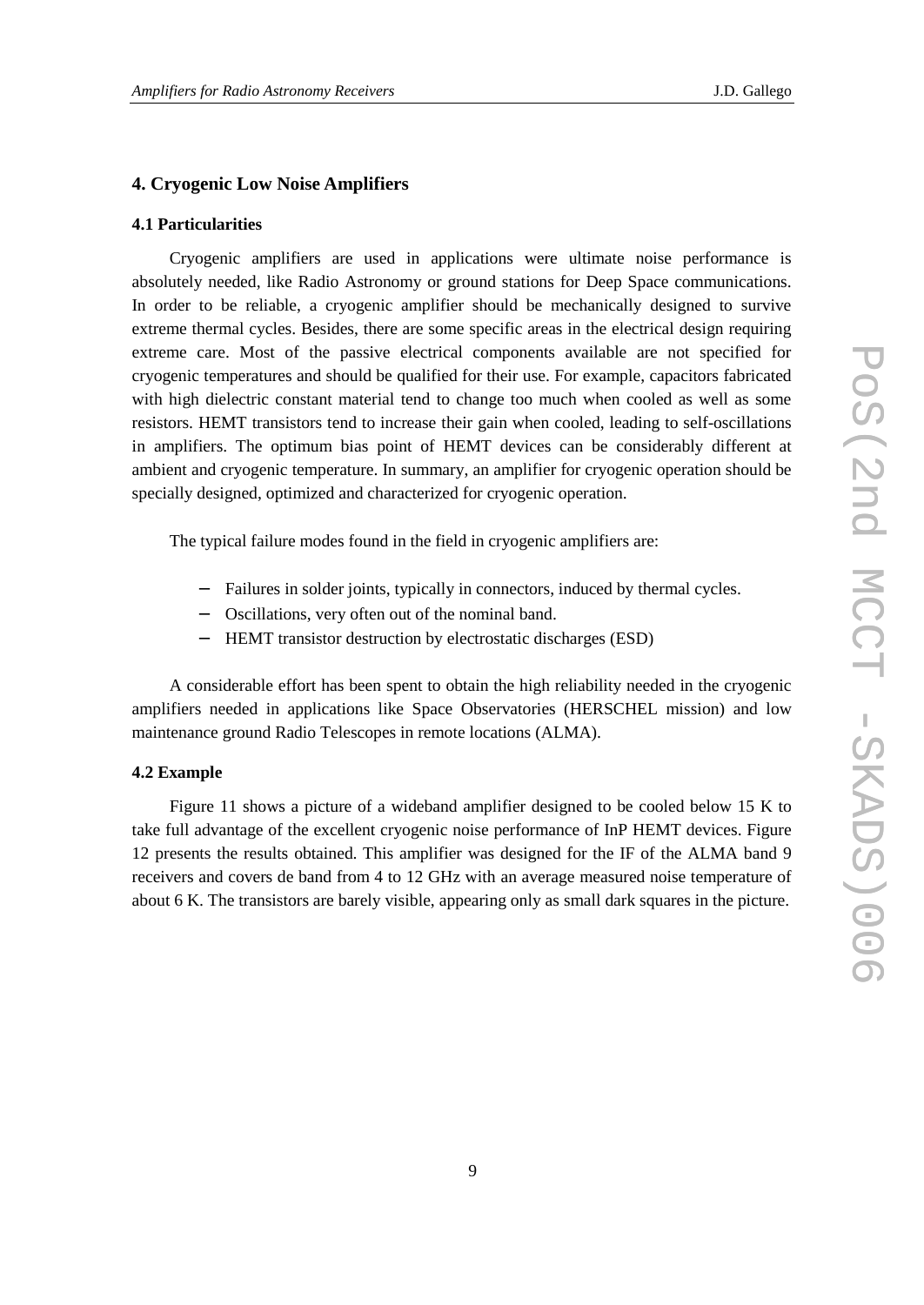

**Figure 11**: Photo of a 3-stage 4-12 cryogenic amplifier designed for the IF of band 9 of ALMA. Input is on the left side. Transistors are InP manufactured by HRL.



**Figure 12**: Plot of the measured gain (blue) and noise (red) of the 4-12 GHz amplifier cooled at 15 K physical temperature.